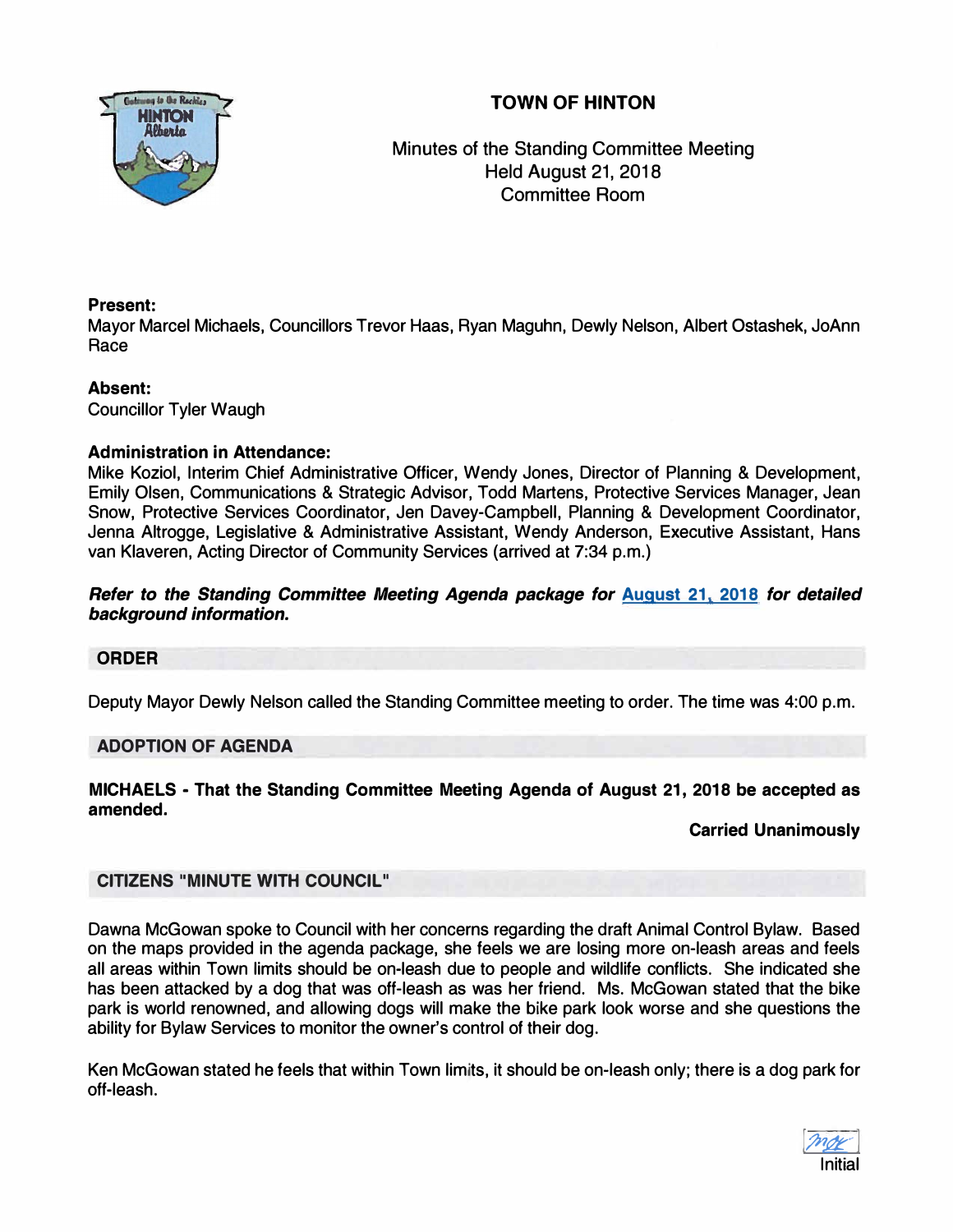# ACTION AND DISCUSSION ITEMS

#### 1. Public Participation Policy #1209

MICHAELS -That Council direct Administration to bring Public Participation Policy #7209 to <sup>a</sup> Regular Council meeting for first reading.

Consensus Achieved 6-0

#### 2. Draft Animal Control Bylaw #1122

HAAS - That Council direct Administration to go back to the licensing annual fees with an initial fee of \$25.00 and \$15.00 per year per animal thereafter.

> Consensus Not Achieved 3-3 For: Race, Ostashek, Haas Against: Maguhn, Michaels, Nelson

HAAS - That Council direct Administration to designate the developed town be on-leash. Consensus Not Achieved For: Haas, Ostashek Against: Race, Maguhn, Nelson, Michaels

NELSON -That Council direct Administration to designate Cheviot to Fuller and Maligne connectors as on-leash areas.

Consensus Achieved 6-0

OSTASHEK - That Council direct Administration to designate Mary Reimer Park trails as onleash areas with the exception of those contained in the dog park.

Consensus Achieved 6-0

HAAS - That Council direct Administration to designate the Natural Resources Interpretative Park as an on-leash area.

> Consensus Achieved 4-2 For: Race, Michaels, Ostashek, Haas Against: Maguhn, Nelson

HAAS - That Council direct Administration to designate the area in the east map from Drinnan Way to Boutin to Maurer Drive be on-leash.

Consensus Achieved 6-0

MAGUHN - That Council direct Administration to designate Kinsmen Park as an on-leash area. Consensus Achieved 6-0

OSTASHEK - That Council direct Administration to designate the trail adjacent to Highway 16 north of the Hinton Training Centre as on-leash.

Consensus Achieved 5-1 For: Maguhn, Nelson, Michaels, Ostashek, Haas Against: Race

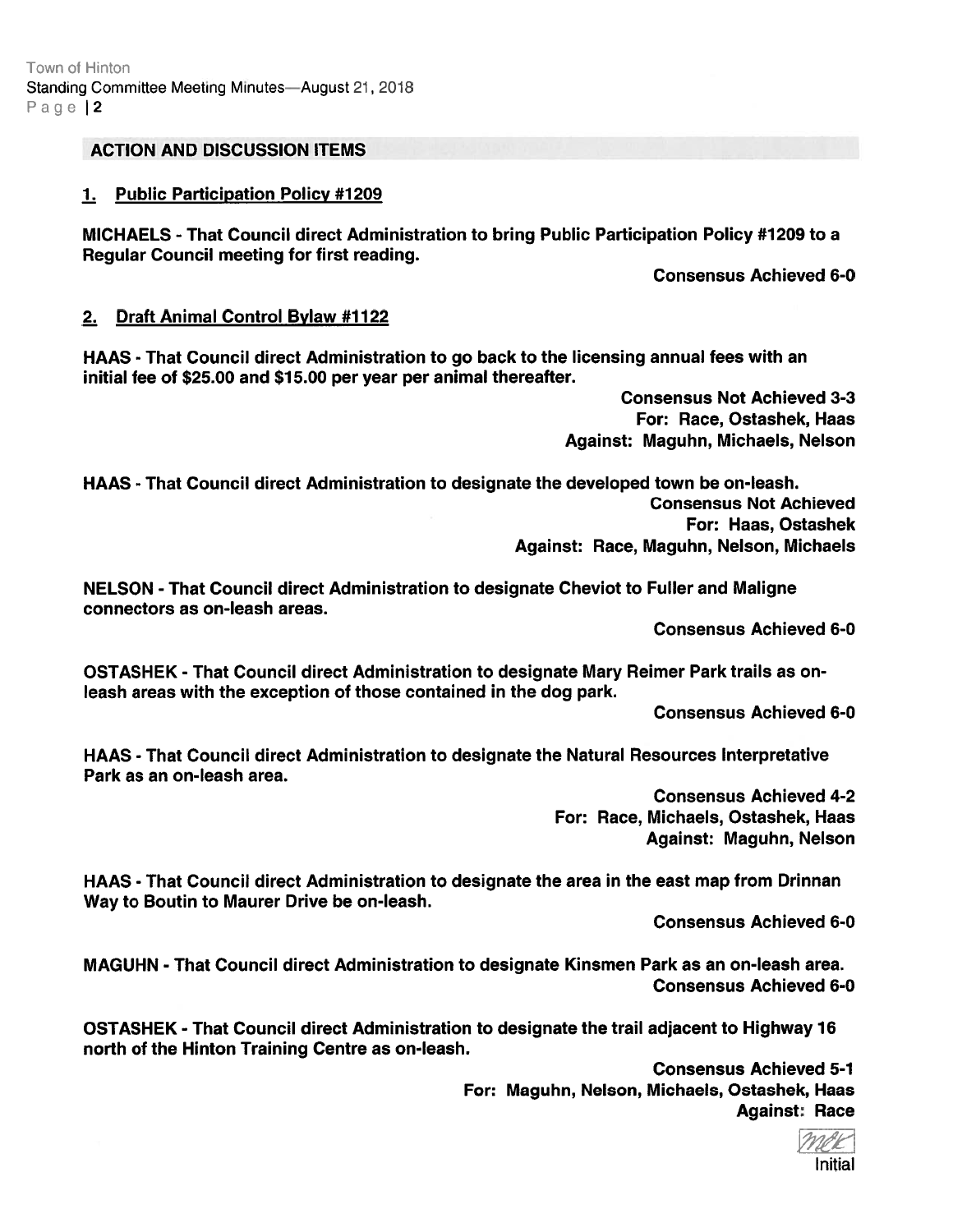Town of Hinton Standing Committee Meeting Minutes—August 21, 2018 Page | 3

> MAGUHN -That Council direct Administration to designate the trail leading south of Hardisty Avenue along Hardisty Creek leading to Hallam Drive as on-leash.

> > Consensus Achieved 4-2 For: Race, Maguhn, Ostashek, Haas Against: Michaels, Nelson

HAAS - That Council direct Administration to add into the Parks, Trails, Open Space Master Plan the consideration of <sup>a</sup> conceptual second off-leash dog par<sup>k</sup> in the west par<sup>t</sup> of Hinton. Consensus Achieved 5-1 For: Race, Maguhn, Michaels, Ostashek, Haas Against: Nelson

M. Koziol left the meeting at 5:25 p.m. and returned at 5:30 p.m.

A break was called at 5:35 p.m. with Council resuming at 5:42 p.m.

OSTASHEK - That Council direct Administration to remove "including all non-hard surface trails" from 48.23 of the definitions.

Consensus Achieved 6-0

MAGUHN - That Council direct Administration to bring back the Draft Animal Control Bylaw <sup>1122</sup> to Regular Council no later than October 2, 2018 for first reading.

Consensus Achieved 6-0

Councillor Race made the following Notice of Motion:

RACE -That <sup>a</sup> Non-Statutory Public Hearing be held for the Animal Control Bylaw #1 122.

3. Business License Bylaw Now. 1126 Proposed Amendments Draft

RACE - That Council direct Administration to review Business License Bylaw 1126 and other applicable bylaws at <sup>a</sup> future date to incorporate Liquor and Tobacco retail sales into Town bylaw.

> Consensus Not Achievedl-5 For: Race Against: Maguhn, Nelson, Michaels, Ostashek, Haas

MICHAELS - That Council direct Administration that the Commercial/Industrial business license fees be changed to \$100 per calendar year.

> Consensus Achieved 4-2 For: Race, Maguhn, Michaels, Haas Against: Ostashek, Nelson

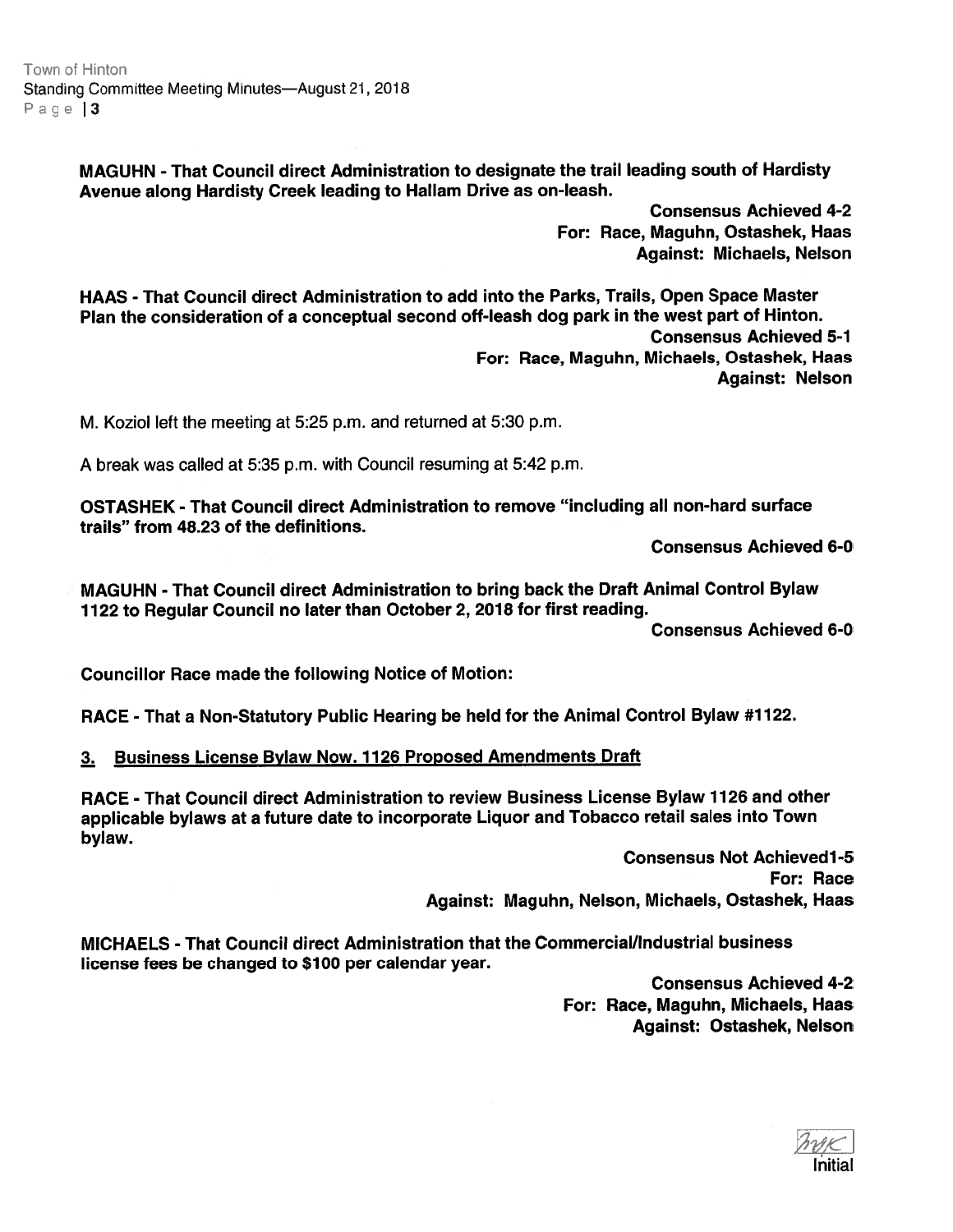Town of Hinton Standing Committee Meeting Minutes—August 21, 2018 Page | 4

> MAGUHN -That Council direct Administration that the Home-Based Business and Home Occupation Business license fee be changed to \$75.00 per calendar year.

> > Consensus Achieved 4-2 For: Maguhn, Michaels, Ostashek, Haas Against: Race, Nelson

RACE - That Council direct Administration that the Home-Based Business and Home Occupation Business license fee be changed to \$100.00 per calendar year.

> Consensus achieved 5-1 For: Race, Nelson, Michaels, Ostashek, Haas Against: Maguhn

HAAS - That Council direct Administration to reduce the Regional Resident Business License fee to \$100.00.

Consensus Achieved 5-1 For: Race, Maguhn, Nelson, Michaels, Haas Against: Ostashek

HAAS - That Council Direct Administration that the original Bylaw time line be amended as follows:

First Reading of Business License Bylaw No. 1126 presented on August 28, 2018. Consensus Achieved 6-0

MAGUHN -That Council direct Administration to accep<sup>t</sup> the proposed draft Bylaw 1126 as amended.

Consensus Achieved 6-0

# 4. Draft Cannabis Consumption Bylaw #1125

MAGUHN - That Council direct Administration to change the specified fee in Section 6.2 to \$400.00.

> Consensus Achieved 4-2 For: Race, Maguhn, Ostashek, Haas Against: Nelson, Michaels

NELSON - That Council direct Administration to provide physical and mental health information and statistics regarding vaping versus smoking tobacco at first reading. Consensus Achieved 5-1 For: Race, Maguhn, Nelson, Michaels, Haas Against: Ostashek

MAGUHN - That Council direct Administration to bring the Cannabis Consumption Bylaw 7725 with amendments back for first reading at Regular Council on August 28, 2078.

Consensus Achieved 6-0

W. Jones left the meeting at 7:02 p.m. and returned at 7:07 p.m.

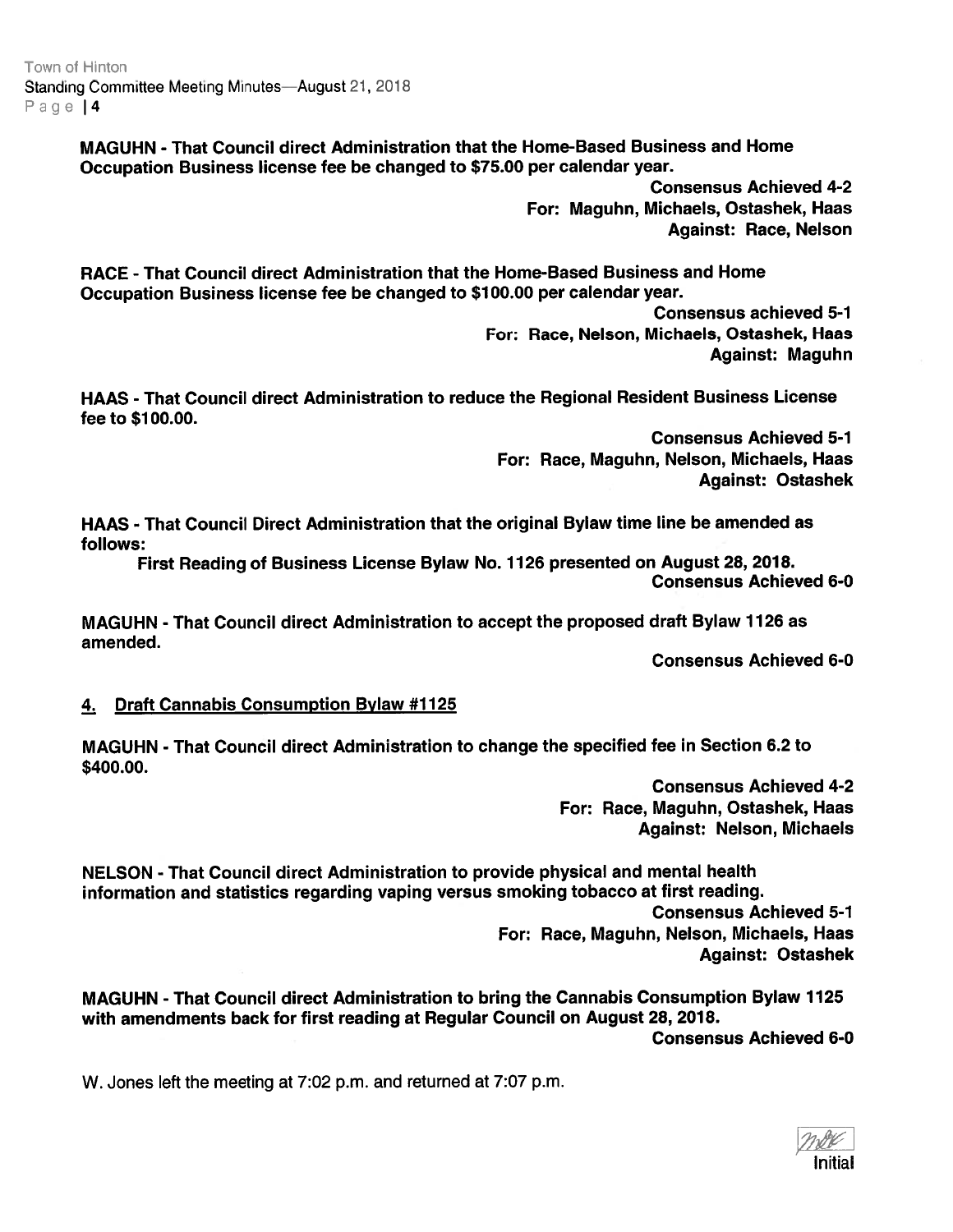Town of Hinton Standing Committee Meeting Minutes—August 21, 2018 Page | 5

> <sup>A</sup> break was called at 7:19 p.m. and J. Snow left the meeting. Council resumed the meeting at 7:25 p.m.

NELSON - That Council reconsider the direction the motion made previously:

NELSON - That Council direct Administration to provide physical and mental health information and statistics regarding vaping versus smoking tobacco at first reading. Consensus Achieved 6-0

NELSON -That Council direct Administration to provide physical and mental health information and statistics regarding vaping versus smoking tobacco at first reading. Consensus Unanimously Not Achieved 0-6

NELSON - That Council direct Administration to provide physical and mental health information and statistics regarding vaping versus smoking tobacco by second reading. Consensus Achieved 5-1 For: Race, Maguhn, Nelson, Michaels, Haas Against: Ostashek

#### ADDITIONAL INFORMATION

1. Urgent Matters from Council

HAAS: - That Council direct Administration to discuss with required parties the potential of safety systems being pu<sup>t</sup> in <sup>p</sup>lace along the railway.

> Consensus Achieved 5-1 For: Race, Maguhn, Nelson, Michaels, Haas Against: Ostashek

- 2. Chief Administrative Officer Status Report
- 3. Executive Assistant Logistics Information

#### IN CAMERA

# MAGUHN - That the Standing Committee Meeting of Council move In Camera.

Carried Unanimously

The time was 7:34 p.m. J. Davey-Campbell left and H. van Klaveren joined the meeting.

# MAGUHN — that the meeting extend pas<sup>t</sup> four hours.

Carried Unanimously

<sup>A</sup> break was called at 8:16 p.m.; the meeting resumed at 8:20 p.m.

# MICHAELS - That the Standing Committee Meeting of Council move out of In Camera.

Carried Unanimously